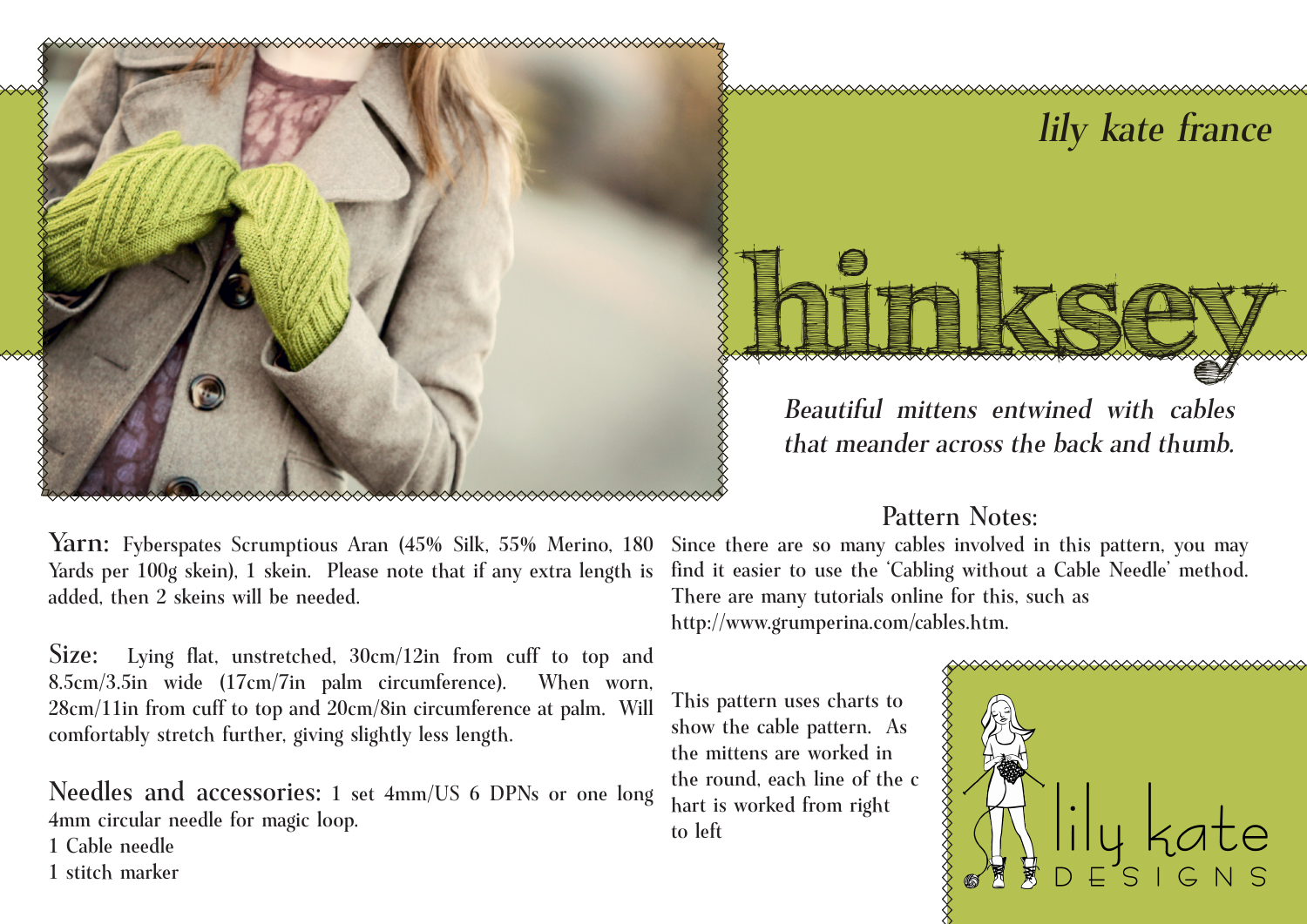### Abbreviations

K: knit P: purl St(s): stitch(es) SSK: slip, slip, knit K2tog:knit two together vSSP: slip, slip, purl

P2tog:purl two together

- M1R: insert left needle underneath bar between sts from back to front and place on left needle tip, knit normally.
- M1RP:insert left needle underneath bar between sts from back to front and place on left needle tip, purl normally.
- M1L: insert left needle underneath bar between sts from front to back and place on left needle tip, knit through back loop.
- M1LP:insert left needle underneath bar between sts from front to back and place on left needle tip, purl through back loop.
- C4F: slip 2 sts to cable needle and hold to front, k2, k2 from cable needle

C4B: slip 2 sts to cable needle and hold to back, k2, k2 from cable needle

C4FP: slip 2 sts to cable needle and hold to front, p2, k2 from cable needle

C4BP:slip 2 sts to cable needle and hold to back, k2, p2 from cable needle

# Right Mitten

Using the long-tail method, cast on 44 sts. Divide sts over DPNs or circular needle and join to begin working in the round, being careful not to twist. Place marker.

Work round 1 from Chart A.

Repeat round 1 22 times more. Add or subtract rounds here if you wish to alter the length of the cuff of your mittens.

Work rounds 2 through 31 from Chart A.

Repeat rounds 26 through 31 3 times more, adding extra repeats here for length if desired. Continue to work rounds 32 through 45 from chart.

Turn mitten inside out and rearrange so that you have 6 palm stitches on one needle and 6 back of hand stitches on another. Bind off all sts using the 3 needle bind off method. Break yarn and fasten off.

## Left Mitten

Work exactly as for right mitten, but work from Chart B rather than Chart A.

### Thumbs (both worked alike)

Place 18 held stitches from waste yarn onto DPNs or circular. With right side facing, rejoin yarn and work across stitches as follows: [K2, P2]x4, K2, pick up and knit 4 sts across opening. 22 sts.

Next round (partial round): [K2, P2] twice, K1. Place marker for beginning of round and redistibute sts if desired.

Work rounds 1 through 16 from Chart C. 6 sts.

Turn mitten inside out and rearrange sts so that you have 3 sts on each needle. Bind off using the 3 needle bind off method.

Fasten off and weave in ends.